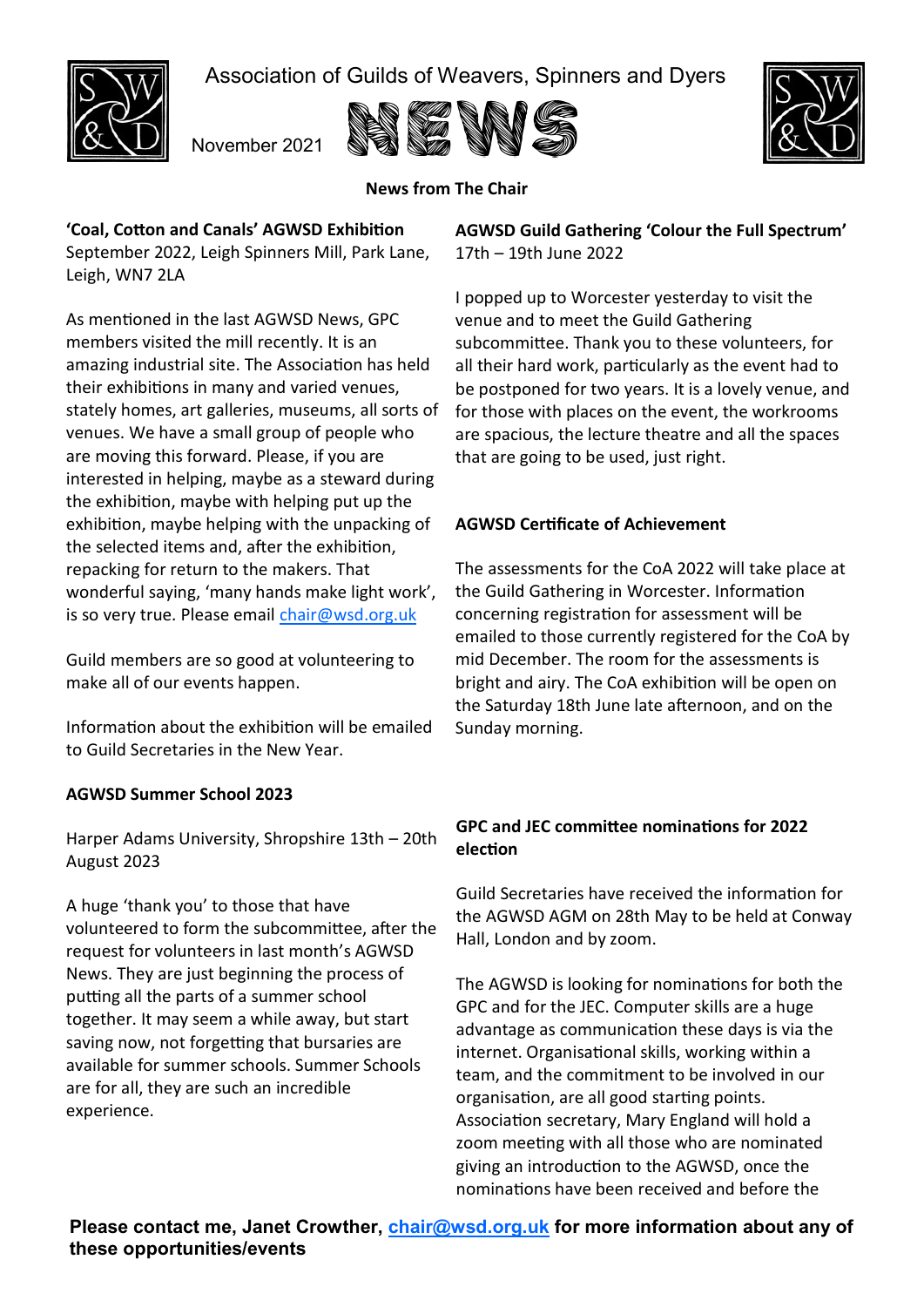# **Meet the GPC**

## **Cath Snape—Area Rep for Wales and Central England**

Hi Cath calling from Yorkshire. I've crafted all my life, sewing, knitting, embroidery, cross stitch, you name it I've tried it, for enjoyment rather than mastery. I learnt to spin when pregnant with my son, little realising that working and childrearing were full time activities. The spinning lapsed. About 15 years ago, when off work with depression, a



friend cleaned my wheel, reminded me how to spin and gave me bundles of beautiful fibre. I joined York and the Online Guilds and loved the companionship and learning. Tempted to learn more I studied for certificates in spinning and then became a mentor for others. I struggle to say no, so when asked to join York committee, I agreed. When told there is always someone from York on the GPC I succumbed to pressure. I have gained so much from being a member of guilds and realise how much the association does, I wanted to give back just a little. I have a background in the health service, with some teaching and research experience. I hope to contribute my interest in education and diversity to the association. My role on the GPC is as Area rep for Wales and Central England. I know Yorkshire doesn't quite fit geographically, but emails and zoom will be a bonus and when restrictions lift further, I hope to meet some of the guilds.

# **Geraldine Wilkins (Ulster Guild) on the final courses to be run by Jason Collingwood.**

I recently had the opportunity to undertake two intensive 3-day courses in 3-end block weave and twill rug weaving techniques led by master-weaver Jason Collingwood. We participants had come from far and wide, hosted by the welcoming and ever-helpful members of Devon Weavers Workshop, and within both groups there was a wide range of weaving backgrounds and levels of experience.

The material covered by Jason was comprehensive and detailed as he shared the fundamental weaving principles that have guided his 35 year career at the loom. He illustrated the design potential and technical advantages and disadvantages of alternative weave structures and patterning techniques such as clasped weft. His described adjustments to the loom to improve rug weaving outcomes and passed on the kind of tips that just aren't to be found in books.

Being able to handle and compare rug samples (many woven by his father Peter) helped me to make sense of the hand-outs and my scribbled notes, and setting up the Louet table loom that I was allocated to facilitate shaft switching in the block weave course was a glimpse into another world of possibilities. The days felt very short (there's never enough weaving time) but I left Devon with new skills, new friends and new confidence in my potential as a weaver.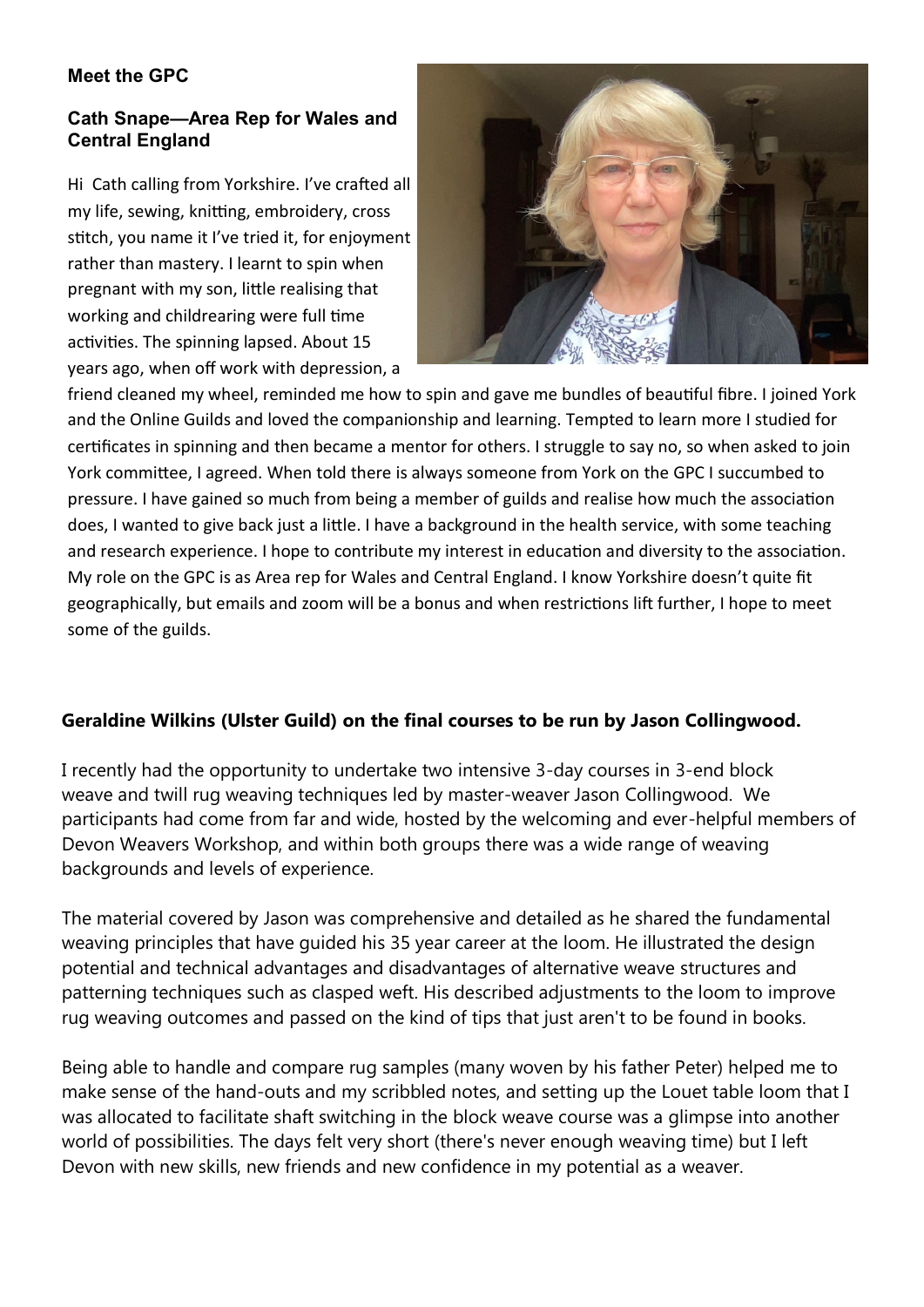#### **Journal News**

#### **J280: Winter 2021 issue of the Journal**

The new issue contains the following:

Page 8: Bristol Cloth, Babs Behan Page 12: No Colour No Contrast, Theo Wright Page 16: A Natural Dye Adventure, Chris Aslan Alexander Page 24: Alison Morton 1946 - 2021, Jacy Wall Page 25: Planning and Making a Picnic Blanket**,** Sonya Hammond Page 30: Technical Notes: Spinning Ratios, Sonya Hammond Page 32: Understanding Colour-and-Weave & Shadow Weave**,** Stacey Harvey Brown Page 36: Grand Textiles from Small Islands, Carol Christiansen Page 40: Women"s Woven Voices, Brecia Kralovic-Logan

On page 20 there is the Graduate Showcase: Evie Ctrawshaw & Jane Gray

Plus the usual Notebook, Association News, Book Reviews, Exhibition Reviews, Guild Highlights and Diary.

#### **Why not join the Journal team?**

In 2022 the Journal Editorial Committee hopes to recruit new members to learn some of the jobs that will be vacated when current members reach the end of their term on the committee and to provide back-up for critical roles. We need a variety of skills and have several admin opportunities where it will be of great benefit to shadow and support the existing team member. The work can be quite demanding - but equally it is rewarding to be closely involved in the production of the Journal. We are a friendly and knowledgeable team and would welcome prospective members joining a committee meeting as an observer to see how it works. The committee meets four times per year to tie in with the production schedule. We have been meeting via Zoom and will continue to do so for some meetings, but will aim to have at least one face-toface meeting in Central London next year. Please contact me to find out more and see how your skills could help the Journal.

Hilary Miller Chair, Journal Editorial Committee [chair@journalwsd.org.uk](mailto:chair@journalwsd.org.uk)

#### **Bulk Guild Orders**

The Journal continues to offer a discount for bulk Guild orders with a minimum of three orders to a single address. The price remains £16 per subscriber. Please send your orders to the Subscriptions Secretary as soon as you can.

Queries to: [subs@journalwsd.org.uk](mailto:subs@journalwsd.org.uk)